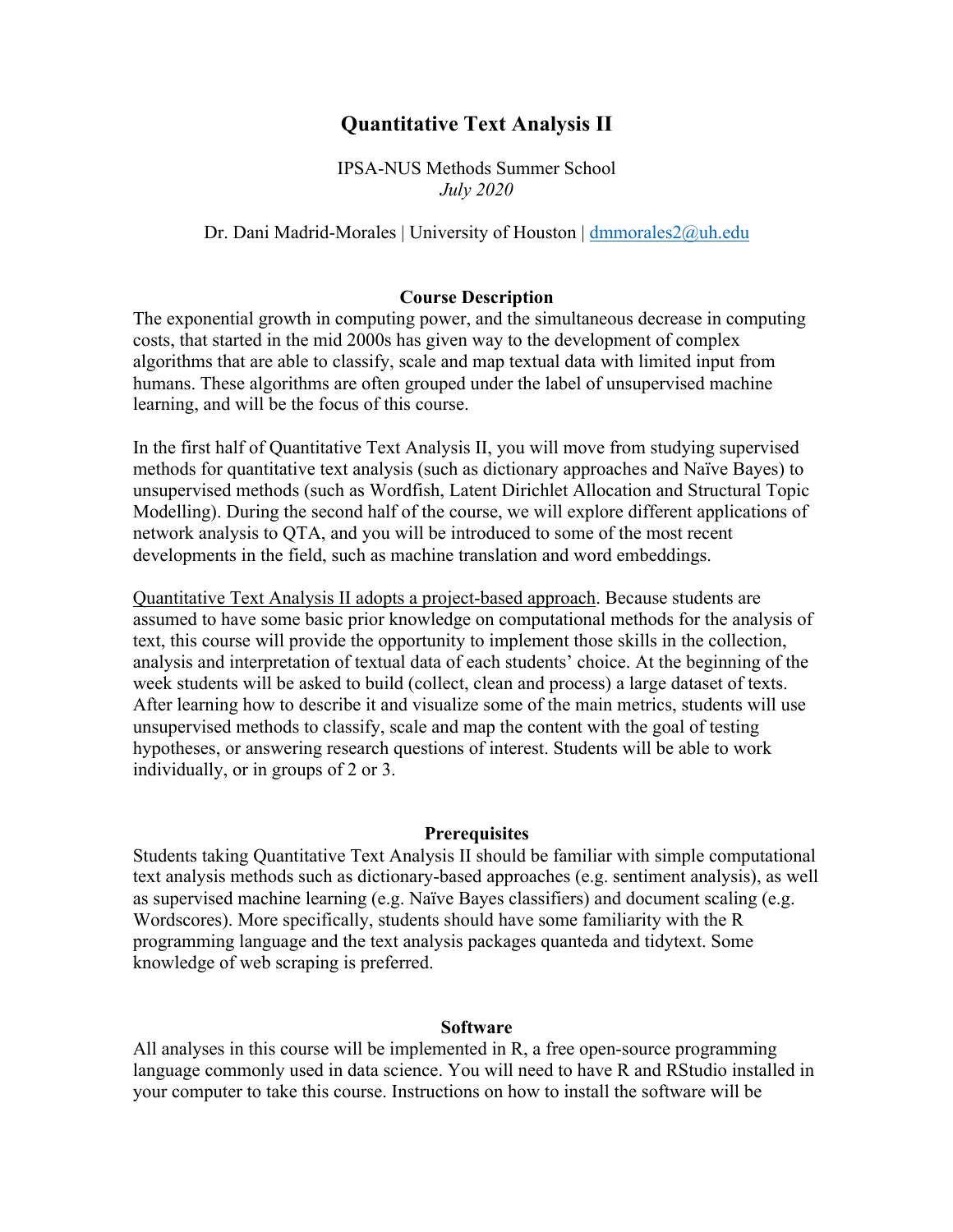provided before the start of the course. For students without admin privileges on their computer (i.e. those unable to install any software), the instructor will provide access to RStudio Cloud.

Starting on the first day of the course, students will receive 6 months free access to DataCamp, "the most intuitive learning platform for data science." You will be able to take 200+ courses in R and other programming languages and learn by using "a combination of short expert videos and hands-on-the-keyboard exercises." A selection of courses and exercises will be recommended at the end of each lecture to reinforce the material learned in class.

# **Recommended Texts**

There is no one single textbook that covers all the content that you will learn in Quantitative Text Analysis II. However, the following books can be useful, as they cover in detail some important components of the course. Jurafsky & Martin (2018) is rich in theoretical and mathematical descriptions of methods, while Lantz (2015), and Silge & Robinson (2017) offer applied examples using R.

- Jurafsky, D., & Martin, J. H. (2018). *Speech and Language Processing. An Introduction to Natural Language Processing, Computational Linguistics, and Speech Recognition*. Available at https://web.stanford.edu/~jurafsky/slp3/
- Lantz, B. (2015). *Machine learning with R: Discover how to build machine learning algorithms, prepare data, and dig deep into data prediction techniques with R* (Second edition). Birmingham: Packt Publishing.
- Silge, J., & Robinson, D. (2017). *Text Mining with R*. Sebastopol: O'Reilly Media. Available at https://www.tidytextmining.com.

I have also curated a list of book chapters, academic journal articles, and other readings for each of the topics we will cover. You can find the list at the end of the syllabus.

# **Communication Tools**

The main communication tool for this course will be slack, which is a widely used platform in the media and IT industries. You will able to communicate with the instructor and with your classmates through slack. It will also be a useful to work on group assignments, and to post questions about how to solve homework and in-class exercises. Make sure to install the slack desktop version on your computer. You will receive an invitation to join the slack workspace before the beginning of the course.

# **Evaluation**

An optional written exam will be held on July 18. The exam will consist of ten multiple choice questions and ten short answer questions. You will have sixty minutes to complete the exam, which will be exclusively based on the contents covered in class.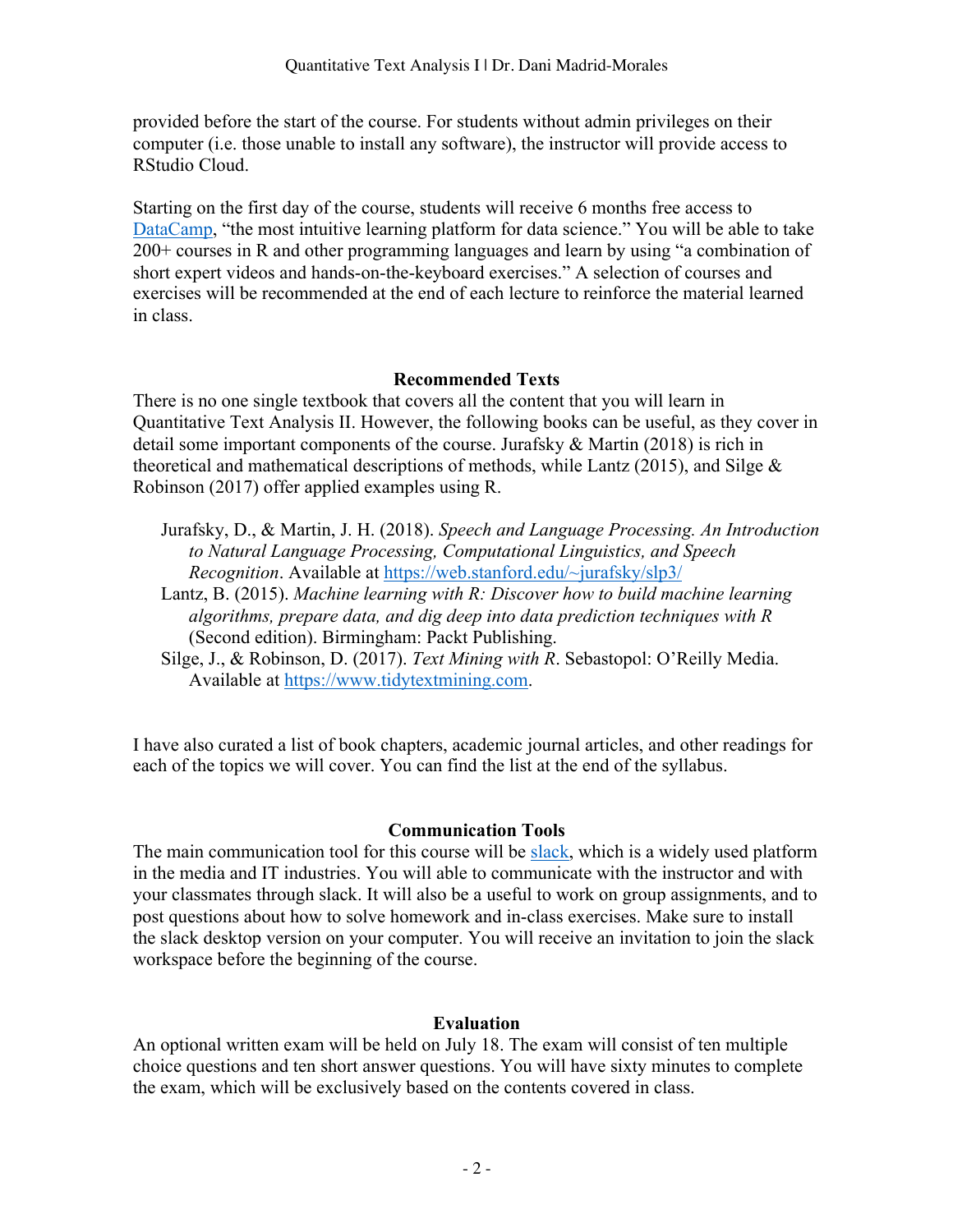#### **Course structure**

You will find all the course materials at https://danimadrid.net/teaching/qta. For each day, I will provide a series of pre-recorded videos that cover the context and the theoretical underpinnings of our labs. You should watch these videos before joining our daily synchronous lab on Zoom. **Labs will start at 10:00am (SG time)**. I will record the labs so that, those who cannot make it to the live session, can still watch them at a later time.

Expect to spend between 50 and 70 minutes watching the pre-recorded videos, in which I will cover the theoretical and methodological foundations of one method, tool or technique. The lab session will last approximately 2.5 hours, including time for individual/group project time.

At the end of each class you will be provided with some additional (and optional) practice material to be completed individually or in small groups. I encourage you to use Slack to communicate with each other as you work on these exercises.

On the last day of the course, each group of students (or individual students) will present the results of their week-long project to the rest of the group.

### **Schedule & Readings**

This is a tentative schedule for Quantitative Text Analysis II. Based on our progress, your feedback and your specific learning goals, I might make changes to it as we go. While we will not be specifically discussing the readings outlined below, it will be useful if you read them before coming to class.

# *Day 1 | Data wrangling and web scraping*

After a quick review of the different ways in which supervised quantitative text analysis methods can be of use to social scientists, we will explore some ways in which text preprocessing can help us improve the accuracy of QTA models (e.g. concordance analysis, bigrams, KWIC…). The largest component of the lab will be focused on learning how to crawl websites and scrape content from them.

Recommended readings:

Freelon, D. (2018). Computational Research in the Post-API Age. *Political Communication*, *35*(4), 665–668. https://doi.org/10.1080/10584609.2018.1477506

Trilling, D., & Jonkman, J. G. F. (2018). Scaling up Content Analysis. *Communication Methods and Measures*, *12*(2–3), 158–174. https://doi.org/10.1080/19312458.2018.1447655

Wesslen, R. (2018). Computer-Assisted Text Analysis for Social Science: Topic Models and Beyond. *ArXiv:1803.11045 [Cs]*. Retrieved from http://arxiv.org/abs/1803.11045

Recommended DataCamp course: Introduction to Text Analysis in R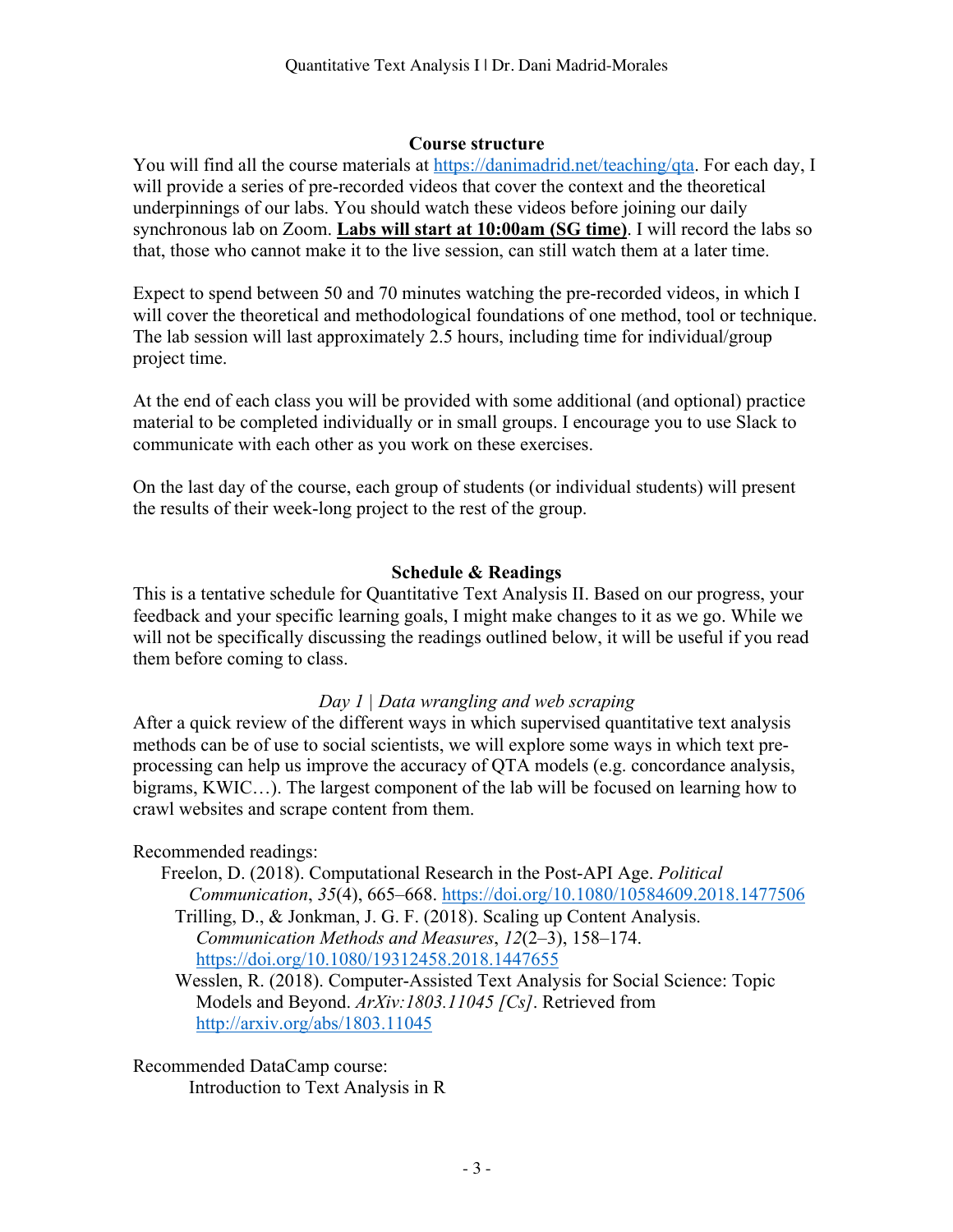### *Day 2 | From Supervised to Unsupervised Text Analysis*

In this session you will be introduced to two of the most frequently used unsupervised machine learning algorithm for text analysis: Latent Dirichlet Allocation (LDA) and Structural Topic Modeling (STM). We will discuss how to determine parameters in the algorithms, how to analyze the results, and how to validate the findings. The benefits of using this approach will be introduced and, again, you will have the opportunity to test the algorithms, using R's quanteda and stm packages

### Recommended readings:

- Blei, D. M., Ng, A. Y., & Jordan, M. I. (2003). Latent Dirichlet Allocation. *Journal of Machine Learning Research*, *3*(Jan), 993–1022.
- Roberts, M. E., Stewart, B. M., Tingley, D., Lucas, C., Leder-Luis, J., Gadarian, S. K., … Rand, D. G. (2014). Structural Topic Models for Open-Ended Survey Responses. *American Journal of Political Science*, *58*(4), 1064–1082. https://doi.org/10.1111/ajps.12103
- Silge, J., & Robinson, D. (2017). Topic Modeling. In *Text Mining with R* (pp. 89–108). Sebastopol: O'Reilly Media.

Recommended DataCamp course:

Supervised Learning in R: Classification

# *Day 3 | Text as Networks and Visualization*

The relationship between words in a text can be often best understood visually. In this session, you will learn some ways in which network analysis, from semantic networks to networks of co-occurrence, has been applied to the study of textual data. After experimenting with different R packages for network analysis, the project section for today will focus on applying these packages to your own text dataset.

# Recommended readings:

- Atteveldt, W. van. (2008). Knowledge Representation and the Semantic Web. In *Semantic network analysis: techniques for extracting, representing and querying media content* (pp. 51–62). Charleston, SC: BookSurge.
- Bail, C. A. (2016). Combining natural language processing and network analysis to examine how advocacy organizations stimulate conversation on social media. *Proceedings of the National Academy of Sciences of the United States of America*, *113*(42), 11823–11828. https://doi.org/10.1073/pnas.1607151113
- Silge, J., & Robinson, D. (2017). Relationships between words: n-grams and correlations. In *Text Mining with R* (pp. 45–68). Sebastopol: O'Reilly Media.

Recommended DataCamp course: Unsupervised Learning in R

*Day 4 | Beyond the Bag of Words Approach: Word Embeddings* In this session, you will be introduced to the most common alternative to the "bag of words" approach to text analysis: word embeddings, which use vectorized representations